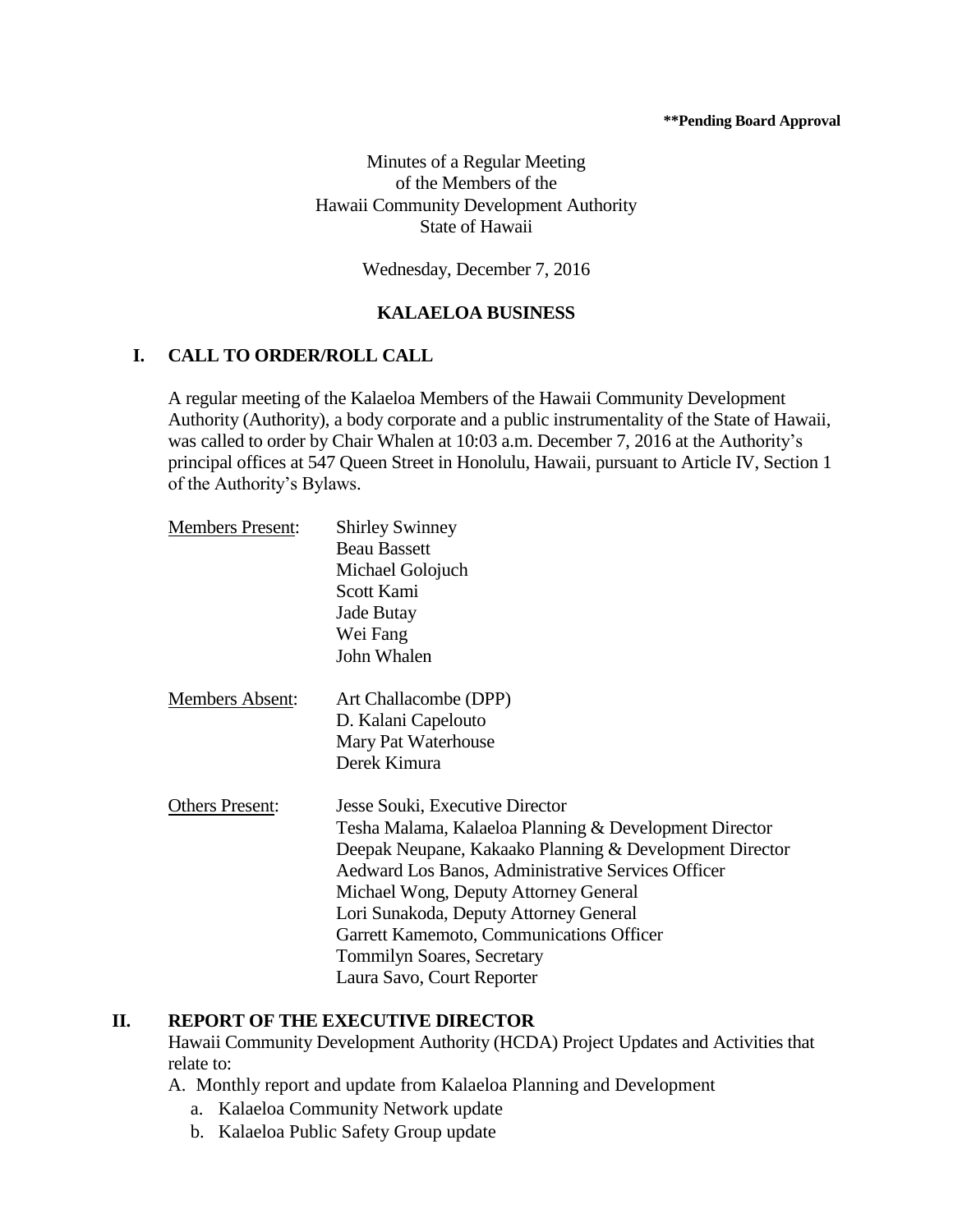#### B. Report on the  $6<sup>th</sup>$  Kalaeloa Landowners Summit

Ms. Tesha Malama, Kalaeloa Planning and Development Director presented the report provided in the board packet. She noted that at the November meeting of the Kalaeloa Community Network, the FBI mentioned a concern regarding traffic accidents at the fourway stop near Fort Barrette. Senator Gabbard's office was in the audience and confirmed that establishing a traffic light there would coincide with the widening of Fort Barrette road. Ms. Malama stated she would continue to work with the Department of Transportation on the timing of establishing some type of safety measure there.

Member Bassett asked what HCDA's responsibility with situations like the traffic accident is. Ms. Malama stated that as the landowner, the HCDA Kalaeloa Office is responsible to follow up and ensure the developer complies with all requirements stated to develop the property when they come to HCDA for development permits. Developing the traffic light and widening the road was a requirement that the Department of Transportation included for the developer.

Member Swinney stated there will be an increase in traffic when the Coral Crater project starts to begin, and asked whose jurisdiction the project is on? Ms. Malama stated that because the property still has Navy ownership, the developer for the Coral Crater project went through Navy jurisdiction to request approval for the project. Ms. Malama noted that there was a letter sent to the Navy requesting information on how the Navy will ensure that the developer would comply with State and City building codes and requirements. Ms. Malama noted she has not yet received a response from the Navy.

ED Souki noted he understands that the developer can do a project under the Navy's auspices then purchase the land from the Navy which HCDA will then have a nonconforming project in its jurisdiction. Mr. Souki also stated there is some room for discussion with the Navy regarding process.

Ms. Swinney noted her concern with the liability to HCDA because of the increased traffic and potential traffic accidents that may start to happen when the Coral Crater project starts to begin construction and operation. ED Souki noted that with HCDA's planning for the area he hopes to avoid these types of problems through design, but ultimately the liability for standards rests with either the State Department of Transportation or the City Department of Planning and Permitting.

Member Bassett asked if the adventure park is the first development that raised the issue of the developer needing to come to HCDA for a permit? Ms. Malama noted that Hunt Companies (developer for the Coral Crater project) in 2013 went through HCDA for its Wakea Gardens 100-unit rental project.

Member Kami asked what the request or question is regarding Hangar 111 reported in the Executive Director's report. Ms. Malama stated the current status with Hangar 111 is that the Base Realignment and Closure (BRAC) team conveyed the Hangar to the Honolulu Community College who put almost \$4 million in upgrades for a pilot school but they are unable to use it for what they were conveyed for and they are now looking to enter into an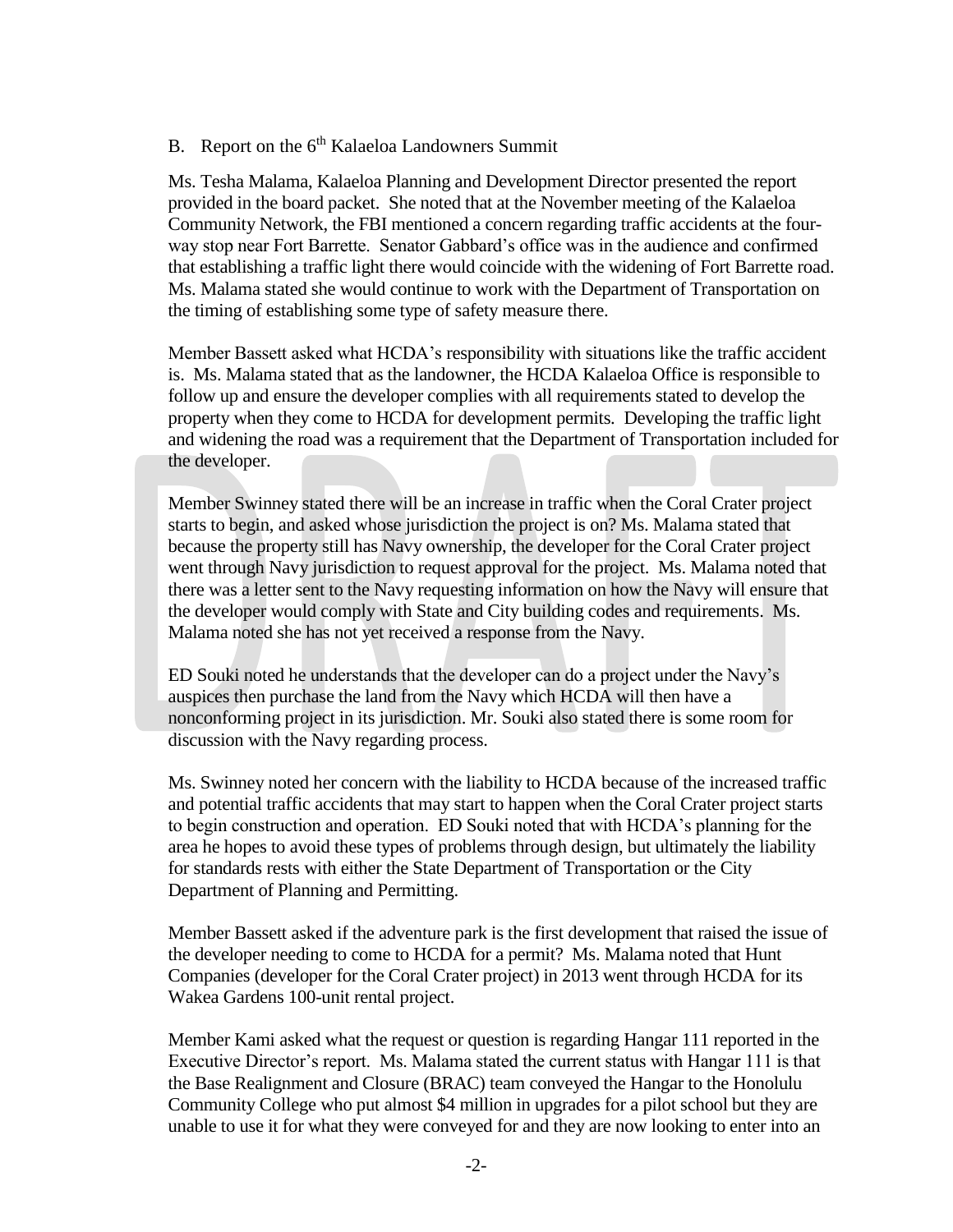agreement to convey it to the Department of Transportation for the cost of the upgrades they put in, pending BRAC's approval. If the Department of Transportation denies the conveyance, any rejected conveyances can then be offered to HCDA or the Department of Hawaiian Home Lands via the 2009 special legislation.

Ms. Malama briefed board members on the Landowners Summit that was held in October and noted the summit focused on providing stable power to the Kalaeloa District. Sandia Laboratories conducted the discussions, some of the landowners made presentations, and the summit also included breakout sessions. Ms. Malama expects Sandia Laboratories to submit a final report by the end of December 2016.

Ms. Malama stated that during the summit discussion there was recommendation a capital improvement project request be made to the 2017 Legislature for design work of a micro grid. Ms. Malama stated in addition to the \$3 million request to the 2017 Legislature for the Kalaeloa Energy Corridor, there will be an additional request to establish a pilot project and design of a micro grid for the Kalaeloa District.

There were no other questions or discussion from a board members or the public.

## **III. KALAELOA BUSINESS**

1. Decision Making: Shall the Authority Authorize the Executive Director to Expend General Obligation Funds (B-16.409-B and B-16.410-B) Not to Exceed \$3 Million to Procure Services for the Design and Construction of the Kalaeloa Energy Corridor – Enterprise Avenue, Phase 2, in the Kalaeloa Community Development District?

Ms. Malama presented the report provided in the board packet.

Chair Whalen asked how the action item relates to the micro grid. Ms. Malama explained the 2010 infrastructure master plan update lays out the corridors that need reliable energy and this is the first corridor that is being pursued. Chair Whalen asked whether the mircrogrid could satisfy redundancy requirements for Hawaiian Electric and also stated a concern of the legislature being continually asked for funding these types of projects and having no real results yet. Ms. Malama stated the summit discussions helped to focus and explore ways to get firm power in the district. Chair Whalen recommended the messaging to the legislature should include a concise description on how everything fits together.

ED Souki asked Ms. Malama if the report Sandia is expected to submit will address Chair Whalen's questions. Ms. Malama stated yes it would.

Member Kami made a motion for the board to approve the action item but would like to delete the funding code listed in the parenthesis because those numbers may change.

There were no further discussion or questions from board members of the public.

Member Butay seconded the motion. Ms. Malama conducted the roll call vote. Motion passed with seven votes and two excused.